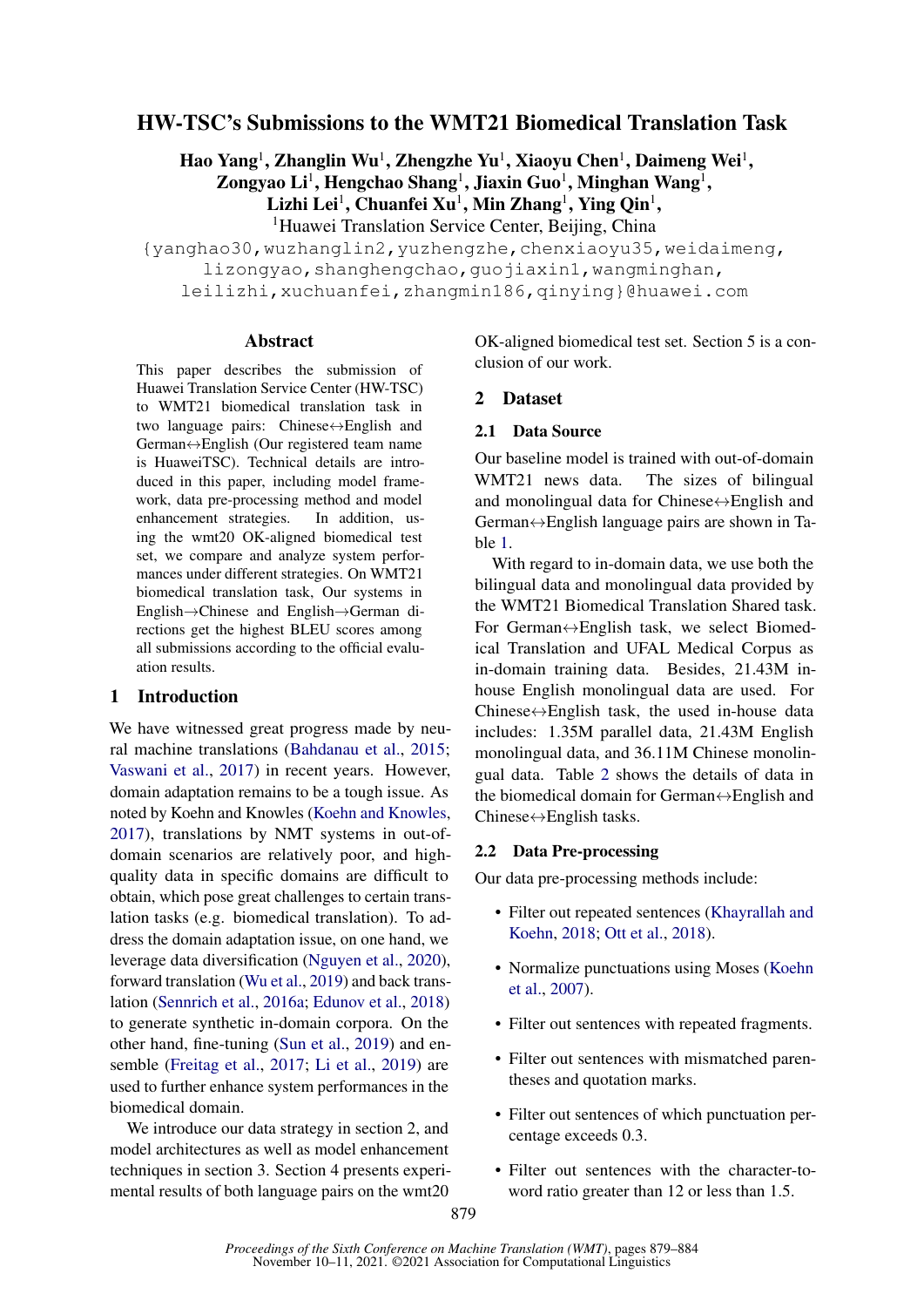<span id="page-1-0"></span>

|                                   | corpus                                 | Mono    |                          |                          |
|-----------------------------------|----------------------------------------|---------|--------------------------|--------------------------|
| Language                          | <b>WMT21 News Shared Task's Corpus</b> | English | German                   | <b>Chinese</b>           |
| German $\leftrightarrow$ English  | 96.6M                                  | 150M    | 150M                     | $\overline{\phantom{0}}$ |
| $Chinese \leftrightarrow English$ | 16.5M                                  | 150M    | $\overline{\phantom{a}}$ | 150M                     |

Table 1: Out-domain data size of WMT21 Biomedical Translation Task

<span id="page-1-1"></span>

|                                   | corpus                                                         | Mono  |         |                          |                |
|-----------------------------------|----------------------------------------------------------------|-------|---------|--------------------------|----------------|
| Language                          | <b>Biomedical Translation &amp; &amp; UFAL</b> In-house Corpus |       | English | German                   | <b>Chinese</b> |
| $German \leftrightarrow English$  | 3.06M                                                          | -     | 21.43M  | $\overline{\phantom{0}}$ | -              |
| $Chinese \leftrightarrow English$ | $\overline{\phantom{0}}$                                       | 1.35M | 21.43M  | $\sim$                   | 36.11M         |

| Table 2: In-domain data size of WMT21 Biomedical Translation Task |  |  |  |  |  |  |  |
|-------------------------------------------------------------------|--|--|--|--|--|--|--|
|-------------------------------------------------------------------|--|--|--|--|--|--|--|

- Filter out sentences with more than 120 words.
- Apply langid [\(Joulin et al.,](#page-4-7) [2017,](#page-4-7) [2016\)](#page-4-8) to filter sentences in other languages.
- Use fast-align [\(Dyer et al.,](#page-4-9) [2013\)](#page-4-9) to filter sentence pairs with poor alignment.

It should be noted that for the German $\leftrightarrow$ English translation task, we employ joint SentencePiece model(SPM) [\(Kudo and Richardson,](#page-4-10) [2018;](#page-4-10) [Kudo,](#page-4-11) [2018\)](#page-4-11) for word segmentation, with the size of the vocabulary set to 32k. As for the Chinese $\leftrightarrow$ English translation task, Jieba tokenizer is used for Chinese word segmentation while Moses tokenizer for English word segmentation. Byte Pair Encoding (BPE) [\(Sennrich et al.,](#page-5-6) [2016b\)](#page-5-6) is adopted for Chinese and English sub-word segmentation. We train BPE models with 32,000 merge operations for both the source and target sides.

# 3 System overview

# 3.1 Model

Our system uses Transformer [\(Vaswani et al.,](#page-5-0) [2017\)](#page-5-0) model architecture, which adopts full self-attention mechanism to realize algorithm parallelism, accelerate model training speed, and improve translation quality. Two Transformer deep-large model architectures are used in our experiments:

- Deep 25-6 [\(Wang et al.,](#page-5-7) [2018;](#page-5-7) [Li et al.,](#page-4-4) [2019\)](#page-4-4): Based on the Transformer-base model architecture, the deep 25-6 model features 25-layer encoder, 6-layer decoder, 1024 dimensions of word vector, 4096-hidden-state, 16-head self-attention and layer normalization.
- Deep 35-6 [\(Wu et al.,](#page-5-8) [2020;](#page-5-8) [Sun et al.,](#page-5-4) [2019\)](#page-5-4): Based on the Transformer-base model architecture, the deep 35-6 model features 35-layer

encoder, 6-layer decoder, 788 dimensions of word vector, 3072-hidden-staten, 16-head selfattention and layer normalization.

We use the open-source Fairseq [\(Ott et al.,](#page-5-9) [2019\)](#page-5-9) for training. The main parameters are as follows: Each model is trained using 8 GPUs. The size of each batch is set as 2048, parameter update frequency as 32, learning rate as 5e-4 [\(Vaswani et al.,](#page-5-0) [2017\)](#page-5-0) and label smoothing as 0.1 [\(Szegedy et al.,](#page-5-10) [2016\)](#page-5-10). The number of warmup steps is 4000, and the dropout is 0.1. We also use the Adam opti-mizer [\(Kingma and Ba,](#page-4-12) [2015\)](#page-4-12) with  $\beta$ 1 = 0.9,  $\beta$ 2  $= 0.98$ . In the inference phase, The beam-size is 8, The length penalties for Chinese→English and German→English are set to 0.5, and the length penalties for the other two directions are set to 1.5.

#### 3.2 Data augmentation

Given the small size of in-domain bilingual data, how to generate more training data becomes a crucial issue for model performance enhancement in the biomedical field. We adopt three data augmentation methods:

• Data diversification [\(Nguyen et al.,](#page-5-1) [2020\)](#page-5-1): Data diversification is a simple but effective strategy to enhance the performance of NMT. It uses predictions from multiple forward and backward models and then combines the results with raw data to train the final NMT model. The method does not require additional monolingual data and is suitable for all types of NMT models. It is more efficient than knowledge distillation and dual learning, and exhibits strong correlation with model integration. In our Chinese↔English and German↔English systems, we use only the forward model and the backward model to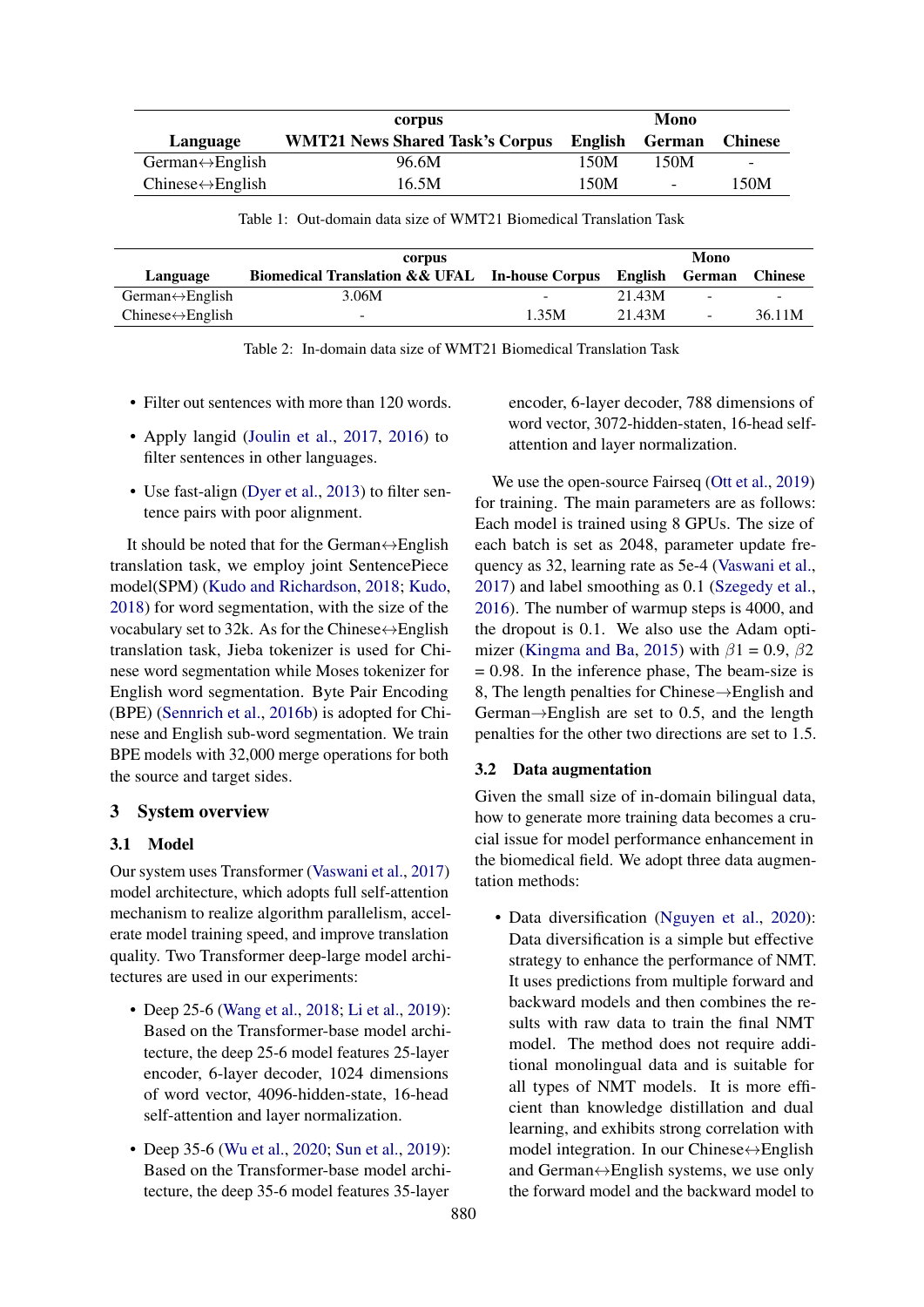create synthetic data and add the data to the original parallel corpora.

- Forward translation [\(Wu et al.,](#page-5-2) [2019\)](#page-5-2): Forward translation usually refers to using source language monolinguals to generate synthetic data through beam search decoding, and then add synthetic data to the training data so as to increase the training data size. Although merely using forward translation may not work well, forward translation can be used in conjunction with a back translation strategy, which also works better than using back translation alone. We do not use forward translation for the German→English system task due to the lack of high-quality in-domain German monolinguals. We then give up forward translation for the English→German direction because forward translation and back translation cannot be used jointly for better effects. Ultimately, we only adopt forward translation for our Chinese↔English systems.
- Back translation [\(Edunov et al.,](#page-4-2) [2018\)](#page-4-2): Back translation translates target side monolingual data back to the source language so as to increase the training data size, which has been proved to be an effective method to improve neural machine translation performances. There are many methods for generating synthetic corpus through back translation. In a non-extremely low-resource scenario, sampling or noisy beam search decoding method is more effective than beam search or greedy search, and the synthetic data generated by sampling or noisy beam search decoding method may introduce more diversity to training data. In our experiment, sampling decoding is adopted. We use back translation for all directions expect English→German, due to the lack of high-quality in-domain German monolinguals.

### 3.3 Training strategy

We first use in-domain training data to conduct incremental training with baseline models trained by WMT21 news data for domain transfer. Then, we use three monolingual enhancement strategies, data diversity, forward translation and back translation, to create synthetic data and add them to the in-domain training data to further expand the scale

of the training data, and then perform incremental training again. In addition, we fine-tune our models with test sets from previous years of the same task in hope of further improving in-domain performances. Specifically, we ensemble multiple models to forward translate the source side of test sets to increase the size of the training data, and then add noise [\(Meng et al.,](#page-5-11) [2020\)](#page-5-11) to the target side of the training data to achieve a better fine-tuning effect. Finally, multiple models are ensembled to achieve better performance.

<span id="page-2-0"></span>

| Algorithm 1: Strategies for selecting en-                   |
|-------------------------------------------------------------|
| semble models                                               |
| Input :                                                     |
| The list of all NMT models to                               |
| be selected $M := [M^1, , M^n], n$ is                       |
| the Number of $M$ , and the test Set $T$ ;                  |
| Output:                                                     |
| The optimal model combination                               |
| $B := [M^i, , M^j];$                                        |
| Initialize the test set $T$ 's maximum BLEU<br>$\mathbf{1}$ |
| score $maxbleu := 0$ ;                                      |
| Initialize the optimal model combination<br>$\overline{2}$  |
| $B := []$ ;                                                 |
| for $num \in range(1, n)$ do<br>$\overline{\mathbf{3}}$     |
| Generate a list of model combination<br>4                   |
| <i>numlist</i> , which is all possible                      |
| combination of $num$ models in $M$ ;                        |
| for current model combination<br>5                          |
| <i>subnumlist</i> $\in$ numlist <b>do</b>                   |
| Calculate the current BLEU score<br>6                       |
| <i>curbleu</i> of the current combined                      |
| model on the test set $T$ .;                                |
| <b>if</b> curbleu $>$ maxbleu: <b>then</b><br>7             |
| $B := subnumlist$<br>8                                      |
| $maxbleu := curbleu$<br>9                                   |
| end<br>10                                                   |
| end<br>11                                                   |
| end<br>12                                                   |
| return $B$<br>13                                            |

# 3.4 Ensemble

For each translation task, we randomize two sets of training data and train four models using the two model architectures mentioned above. In the course of our experiments, we find that directly ensemble all models does not necessarily perform better on test set than a single model. To achieve a better ensemble effect, we design an algorithm, as shown in the algorithm [1.](#page-2-0) The core idea is to traverse all combinations of models and find the best one in the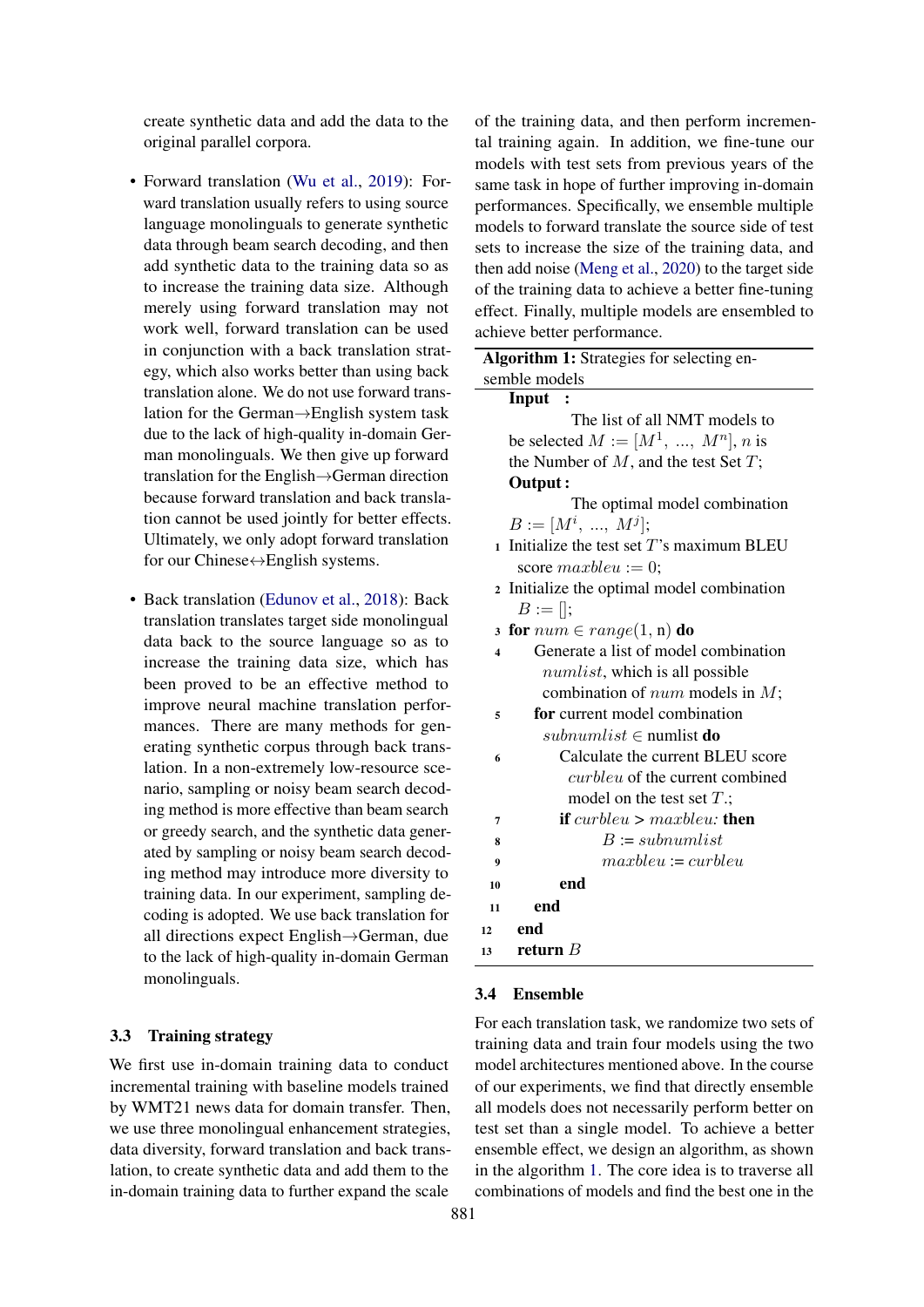<span id="page-3-0"></span>

| <b>System</b>                                 | $English \rightarrow Chinese$ | $Chinese \rightarrow English$ |
|-----------------------------------------------|-------------------------------|-------------------------------|
| baseline                                      | 40.0                          | 28.3                          |
| + biomedical corpus                           | $44.5 (+4.5)$                 | $31.4 (+3.1)$                 |
| + data diversification                        | $44.9 (+0.4)$                 | $32.3 (+0.9)$                 |
| $+$ forward translation $\&$ back translation | $45.8 (+0.9)$                 | $34.6 (+2.3)$                 |
| $+$ fine-tuning                               | $47.6 (+1.8)$                 | $35.9 (+1.3)$                 |
| + ensemble                                    | 47.7 $(+0.1)$                 | 36.4 $(+0.5)$                 |
| WMT20 best official                           | 46.9                          | 35.3                          |

Table 3: Chinese↔English BLEU scores on the WMT20 OK-aligned biomedical test set.

test set. The experiment results show that ensemble with the best combination found by the traverse strategy is much better than simply ensemble all models. In our experiment, the model combination that performs best on the wmt20 OK-aligned biomedical test set is used as the final submission.

# 4 Experimental result

We train baseline models using WMT21 news data, then incrementally train them using medical bilingual corpora and synthetic data generated by data augmentation techniques, fine-tune models with previous years' test sets, and finally ensemble multiple models to produce submitted results. We benchmark our submissions using the WMT20 OKalign test set. BLEU scores are calculated using the MTEVAL script from Moses [\(Koehn et al.,](#page-4-6) [2007\)](#page-4-6). The results are shown in Table [3](#page-3-0) and Table [4.](#page-4-13) Our models outperform last year's official best results in three language directions. The tables mainly show the results of deep 35-6 models. Only in the last ensemble phase, multiple model architectures are used. we compare our results with the best official results from last year. We notice that our baseline models trained by WMT news data may also perform quite well in the biomedical field. For example, in German→English, Our baseline model is only 2.2 BLEU below last year's best result.

#### 4.1 Chinese $\leftrightarrow$ English

For Chinese $\leftrightarrow$ English task, we first train the baseline model on WMT21 news data. Then, incremental training is conducted with in-domain bilingual and synthetic data. Finally, models are fine-tuned with the previous test sets, and multiple models are ensembled to produce the final result. The experimental results of Chinese⇔English are shown in Table [3.](#page-3-0) Compared with the baseline model, the final systems achieve improvements of 8.1 BLEU and 7.7 BLEU on

Chinese→English and English→Chinese directions, respectively. Incremental training alone leads to increases of 3.1 BLEU and 4.5 BLEU on Chinese→English and English→Chinese respectively. Besides, the combination of data diversity, forward translation, and back translation also lead to significant improvements (3.2 BLEU increase for Chinese→English and 1.3 BLEU for the opposite direction). Fine-tuning on previous test sets further improves the model quality by 1.3 BLEU for Chinese→English and 1.8 BLEU for English→Chinese. Notably, no further improvements is achieved by ensemble all models, while ensemble the model combinations found through the ergodic approach further improves translation quality by 0.5 BLEU and 0.1 BLEU on Chinese→English and English→Chinese, respectively. Ultimately, on Chinese↔English task, our results outperform last year's official best results.

### 4.2 German↔English

For German↔English task, the model training strategy used is similar to that for Chinese↔English task, except data augmentation techniques. As mentioned above, due to the lack of in-domain German monolingual data, we use data diversity and back translation strategies for German→English direction and only data diversity for English→German direction. The German↔English experiment results are shown in Table [4.](#page-4-13) Data augmentation results in significant performance improvements, with 1.1 BLEU and 1.7 BLEU on German→English and English→German respectively. Fine-tuning with previous years' test sets has also improved the quality of in-domain translations. On German→English, we fine-tune the model with wmt18 and wmt19 test sets and see an improvement of 1.1 BLEU. On English→German, fine-tuning leads to an increase of 0.4 BLEU.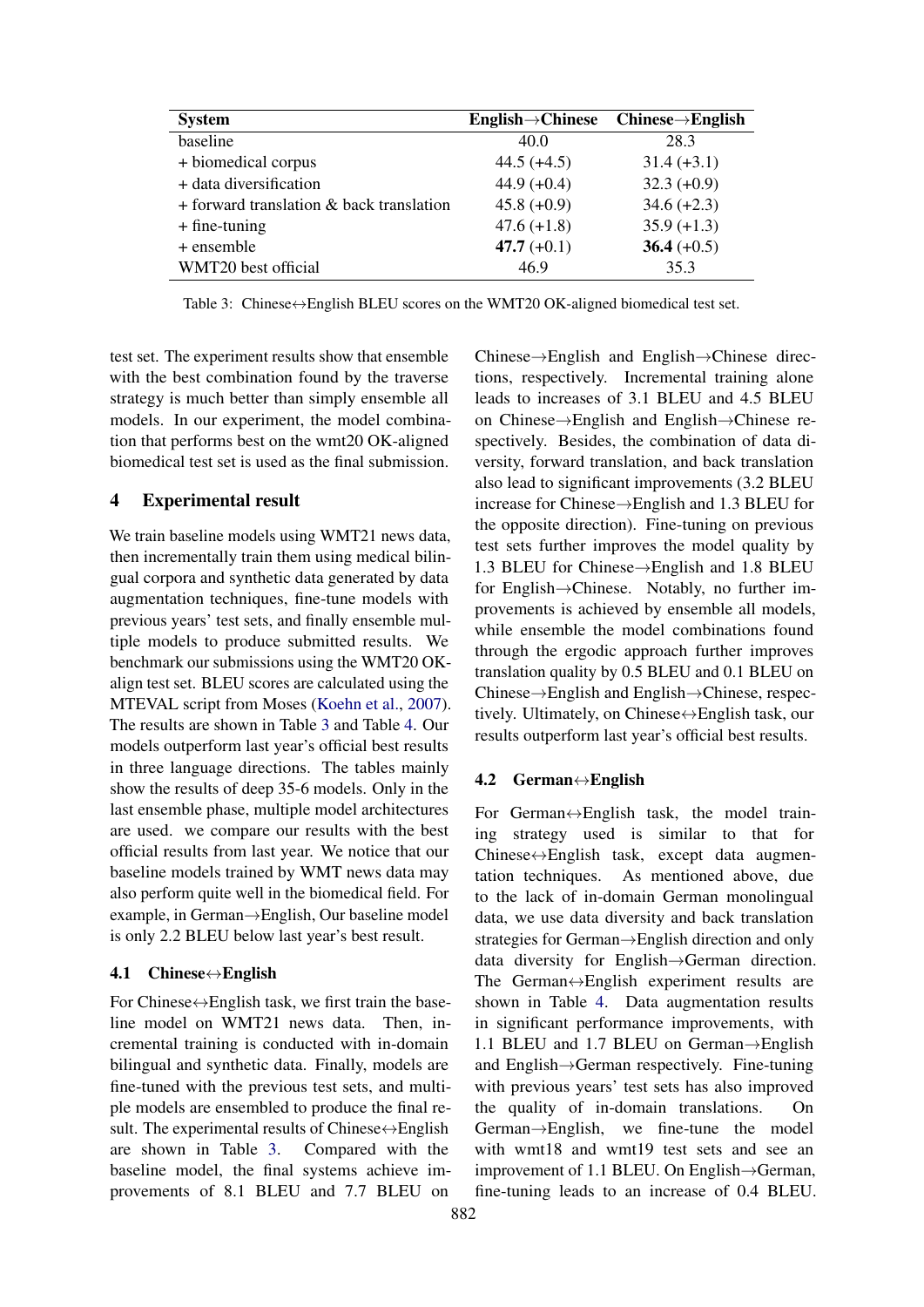<span id="page-4-13"></span>

| <b>System</b>          | $English \rightarrow German$ | $German \rightarrow English$ |
|------------------------|------------------------------|------------------------------|
| baseline               | 33.8                         | 39.5                         |
| + biomedical corpus    | $34.9 (+1.1)$                | $39.8 (+0.3)$                |
| + data diversification | $35.5 (+0.6)$                | $40.4 (+0.6)$                |
| + back translation     |                              | $40.6 (+0.2)$                |
| $+$ fine-tuning        | $35.9 (+0.4)$                | $41.7 (+1.1)$                |
| + ensemble             | $36.5 (+0.6)$                | 42.4 $(+0.7)$                |
| WMT20 best official    | 36.9                         | 41.7                         |

Table 4: German↔English BLEU scores on the WMT20 OK-aligned biomedical test set.

Ensemble the model combinations found through the ergodic approach contribute to 0.7 BLEU increase for German→English and 0.6 BLEU for English→German. Ultimately, due to the lack of effective in-domain German monolingual data, we only surpass last year's official best results on German→English direction.

# 5 Conclusion

This paper presents the submissions of HW-TSC to the WMT21 Biomedical Translation Task. We perform experiments with a series of pre-processing and training strategies. The effectiveness of each strategy is demonstrated by our experiment results. Combining with data augmentation strategies, incremental training with in-domain data on the basis of a baseline model from new domain can effectively improve in-domain translation quality. Our systems in English→Chinese and English→German directions get the highest BLEU scores among all submissions according to the official evaluation results.

# References

- <span id="page-4-0"></span>Dzmitry Bahdanau, Kyung Hyun Cho, and Yoshua Bengio. 2015. Neural machine translation by jointly learning to align and translate. In *3rd International Conference on Learning Representations, ICLR 2015*.
- <span id="page-4-9"></span>Chris Dyer, Victor Chahuneau, and Noah A Smith. 2013. A simple, fast, and effective reparameterization of ibm model 2. In *Proceedings of the 2013 Conference of the North American Chapter of the Association for Computational Linguistics: Human Language Technologies*, pages 644–648.
- <span id="page-4-2"></span>Sergey Edunov, Myle Ott, Michael Auli, and David Grangier. 2018. Understanding back-translation at scale. In *Proceedings of the 2018 Conference on Empirical Methods in Natural Language Processing*, pages 489–500.
- <span id="page-4-3"></span>Markus Freitag, Y. Al-Onaizan, and B. Sankaran. 2017. Ensemble distillation for neural machine translation. *ArXiv*, abs/1702.01802.
- <span id="page-4-8"></span>Armand Joulin, Edouard Grave, Piotr Bojanowski, Matthijs Douze, Herve Jegou, and Tomas Mikolov. 2016. Fasttext. zip: Compressing text classification models.
- <span id="page-4-7"></span>Armand Joulin, Édouard Grave, Piotr Bojanowski, and Tomáš Mikolov. 2017. Bag of tricks for efficient text classification. In *Proceedings of the 15th Conference of the European Chapter of the Association for Computational Linguistics: Volume 2, Short Papers*, pages 427–431.
- <span id="page-4-5"></span>Huda Khayrallah and Philipp Koehn. 2018. On the impact of various types of noise on neural machine translation. In *Proceedings of the 2nd Workshop on Neural Machine Translation and Generation*, pages 74–83.
- <span id="page-4-12"></span>Diederik P Kingma and Jimmy Ba. 2015. Adam: A method for stochastic optimization. In *ICLR (Poster)*.
- <span id="page-4-6"></span>Philipp Koehn, Hieu Hoang, Alexandra Birch, Chris Callison-Burch, Marcello Federico, Nicola Bertoldi, Brooke Cowan, Wade Shen, Christine Moran, Richard Zens, et al. 2007. Moses: Open source toolkit for statistical machine translation. In *Proceedings of the 45th annual meeting of the association for computational linguistics companion volume proceedings of the demo and poster sessions*, pages 177–180.
- <span id="page-4-1"></span>Philipp Koehn and Rebecca Knowles. 2017. Six challenges for neural machine translation. In *Proceedings of the First Workshop on Neural Machine Translation*, pages 28–39.
- <span id="page-4-11"></span>Taku Kudo. 2018. Subword regularization: Improving neural network translation models with multiple subword candidates. In *ACL (1)*.
- <span id="page-4-10"></span>Taku Kudo and John Richardson. 2018. Sentencepiece: A simple and language independent subword tokenizer and detokenizer for neural text processing. In *EMNLP (Demonstration)*.
- <span id="page-4-4"></span>Bei Li, Yinqiao Li, Chen Xu, Ye Lin, Jiqiang Liu, Hui Liu, Ziyang Wang, Yuhao Zhang, Nuo Xu, Zeyang